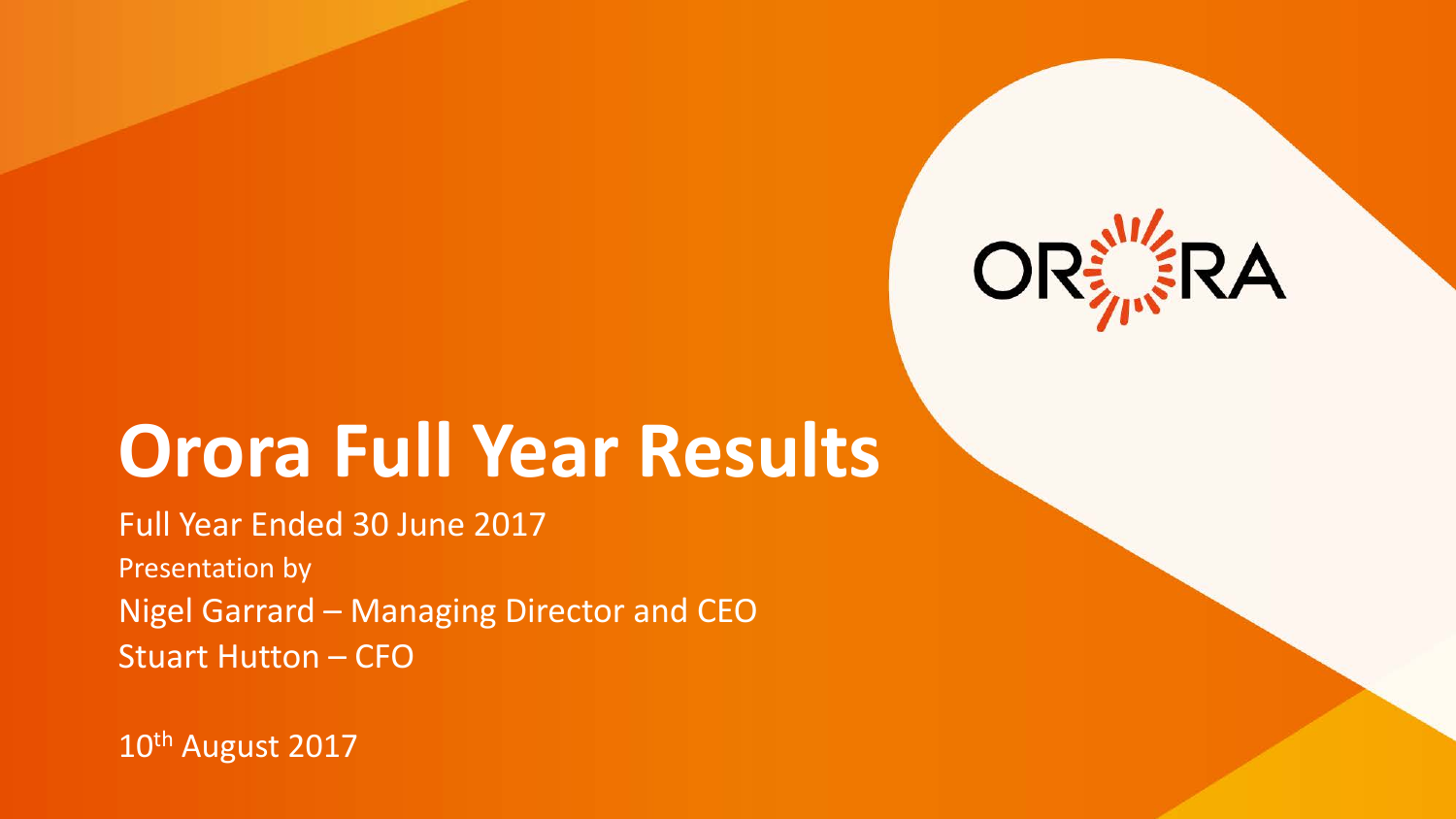## Important information



#### **Forward Looking Statements**

This presentation contains forward looking statements that involve subjective judgment and analysis and are subject to significant uncertainties, risks and contingencies, many of which are outside the control of, and are unknown to Orora. Forward looking statements can generally be identified by the use of forward-looking words such as "may", "will", "expect", "intend", "plan", "seeks",<br>"estimate", "anticipate", "be

No representation, warranty or assurance (express or implied) is given or made in relation to any forward looking statement by any person (including Orora). In addition, no representation, warranty or assurance (express or implied) is given in relation to any underlying assumption or that any forward looking statements will be achieved. Actual future events may vary materially from the forward looking statement and the assumptions on which the forward looking statements are based. Given these uncertainties, readers are cautioned not to place undue reliance on such forward looking statements.

In particular, we caution you that these forward looking statements are based on management's current economic predictions and assumptions and business and financial projections. Orora's business is subject to uncertainties, risks and changes that may cause its actual results, performance or achievements to differ materially from any future results, performance or achievements expressed or implied by these forward-looking statements. The factors that may affect Orora's future performance include, among others:<br>
• Changes in the legal and regulatory regimes in which Orora operates;<br>
• Changes in

- 
- 
- 
- 
- 

These forward looking statements speak only as of the date of this presentation. Subject to any continuing obligations under applicable law or any relevant stock exchange listing rule, Orora disclaims any obligation or undertaking to publicly update or revise any of the forward looking statements in this presentation, whether as a result of new information, or any change in events conditions or circumstances on which any statement is based.

#### **Non-IFRS information**

Throughout this presentation, Orora has included certain non-IFRS financial information. This information is presented to assist in making appropriate comparisons with prior periods and to assess the operating performance of the business. Orora uses these measures to assess the performance of the business and believes that the information is useful to investors. All non-IFRS information unless otherwise stated has not been extracted from Orora's financial statements.

#### **Current Year: Underlying Earnings – excludes Significant Item on additional decommissioning costs at Petrie, Queensland**

Throughout this presentation, all references to 'underlying earnings' ('underlying EBITDA', 'underlying EBIT', 'underlying NPAT', 'underlying EPS') exclude an after tax significant item expense (representing \$21.6M EBIT, \$15.1M NPAT) relating to additional expected costs associated with decommissioning the Petrie Mill site. This has been excluded to assist in making appropriate comparisons between the current and prior period and to assess the operating performance of the business. A summary of the Significant Item is included in Appendix 1

#### **Prior Year: Underlying Earnings – excludes profit on sale of land at Petrie, Queensland**

Throughout this presentation, all references to 'underlying earnings' ('underlying EBITDA', 'underlying EBIT', 'underlying NPAT', 'underlying EPS') excludes the 1H16 one-off profit on sale of land at Petrie, Queensland (representing \$8.4M EBIT, \$5.9M NPAT) – previously reported within the "Corporate" segment. This information is presented to assist in making appropriate comparisons with the current period and to assess the operating performance of the business.

#### **Minor Reclassification of Prior Year Numbers**

Certain prior year amounts have been reclassified for consistency with the current period presentation.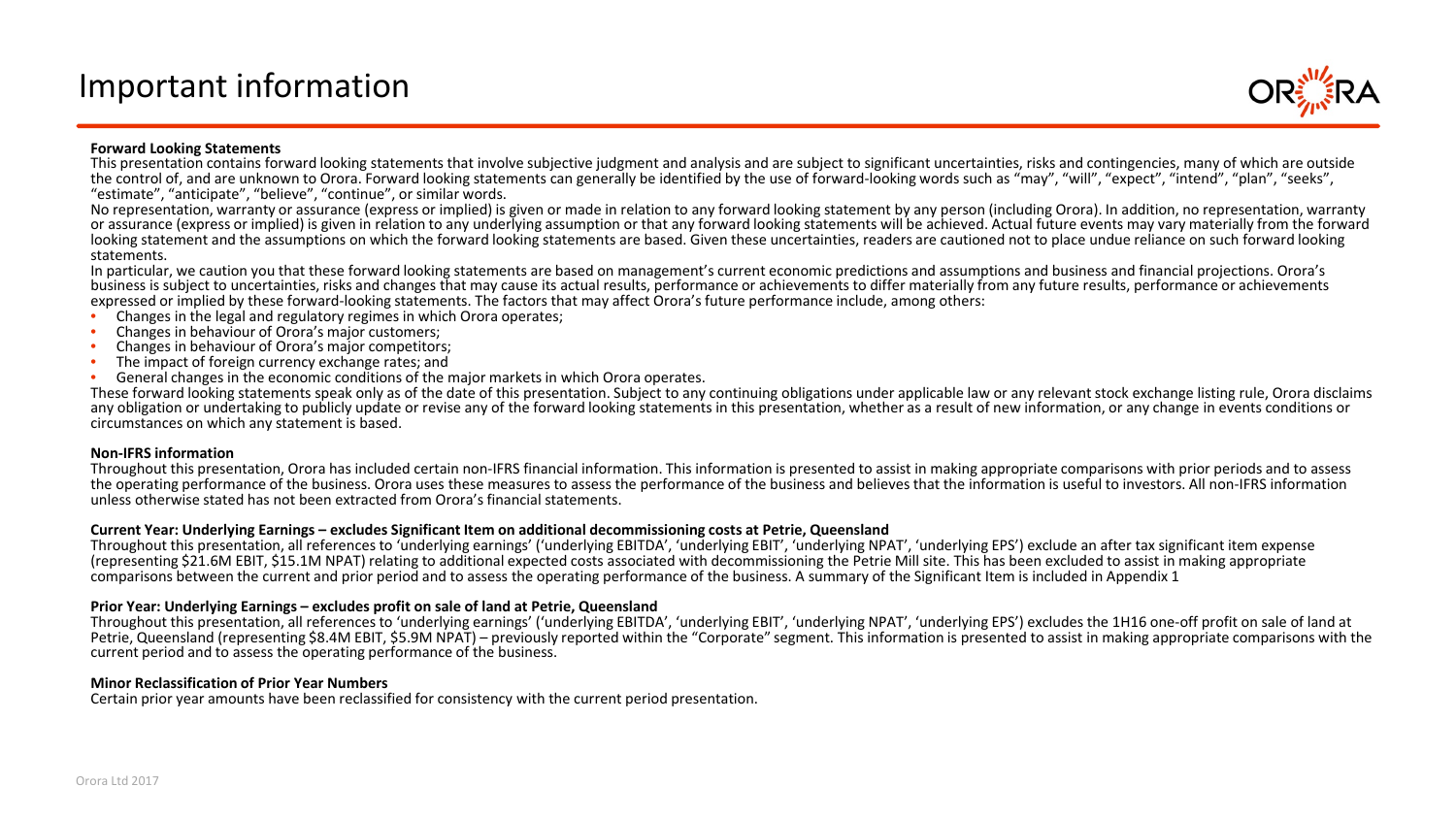## FY17 financial highlights





strong cash flow, increased dividends and higher returns.<br>Streas belanse sheet to dividends continue to pursue growth Double-digit earnings growth is being converted into Strong balance sheet to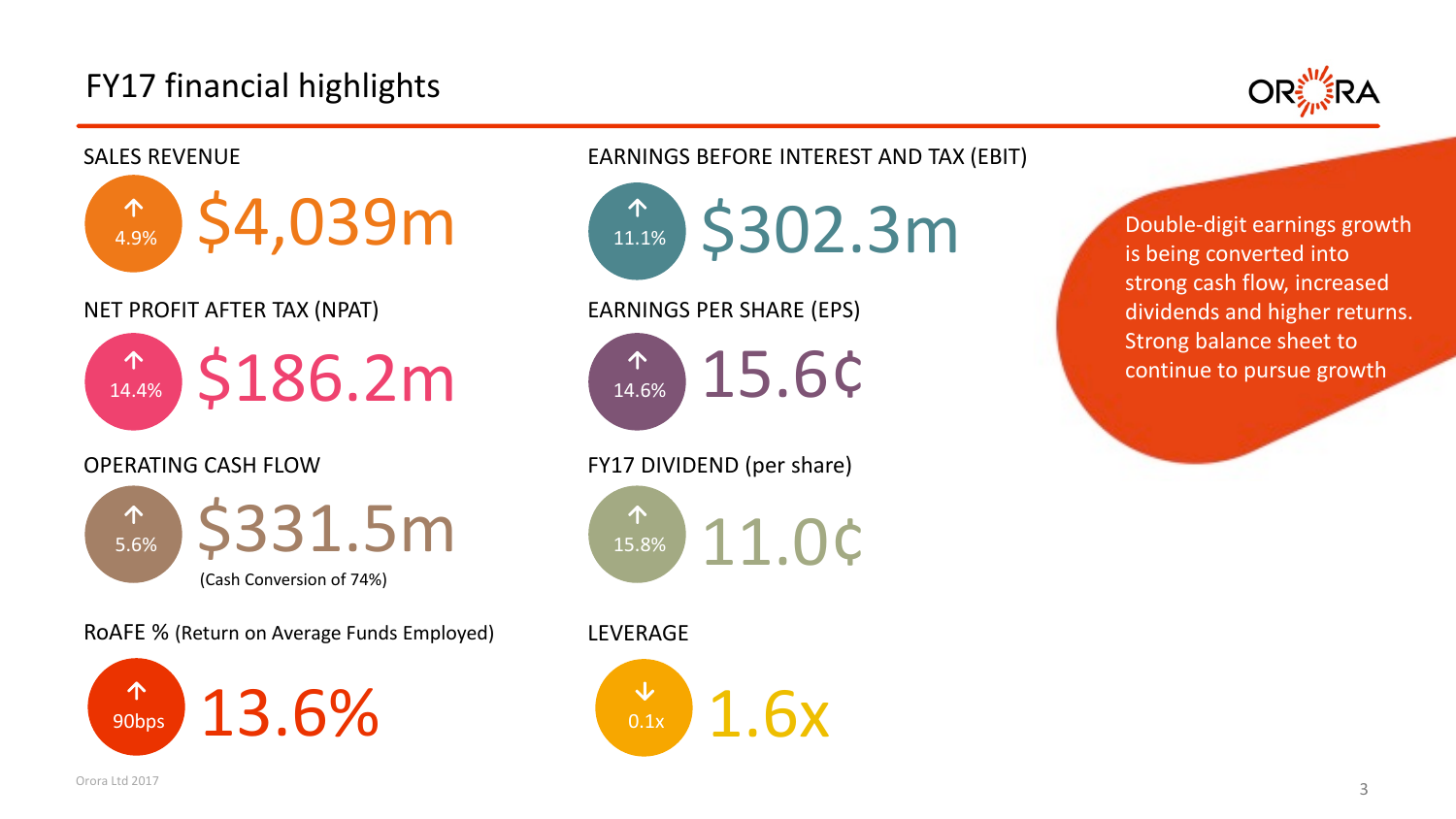

|              | <b>June 2016</b> (1) | <b>June 2017</b> |
|--------------|----------------------|------------------|
| <b>RCFR</b>  | 6.8                  | 6.8              |
| <b>LTIFR</b> | 1.6                  | 1.6              |

(1) Note: Safety metrics are calculated on a rolling 12 month basis. To enable accurate comparison, prior year statistics have been presented on a pro forma basis to include IntegraColor (acquired 1 March 2016) as if it were owned for the entire period. Results exclude Orora Visual New Jersey, LA/Chicago, and Orange County.

RCFR = (Number of recordable safety incidents / Total number of hours worked for employees and contractors) x 1,000,000 LTIFR = (Number of lost time injuries / Total number of hours worked for employees and contractors) x 1,000,000

#### **Safety is a priority and ongoing journey for Orora**

- RCFR was unchanged
	- Continued reinforcement of standards
	- Heightened awareness at existing sites
	- Progressive implementation of Orora's safety standards and processes at recently acquired sites
- LTIFR was static
	- Emphasis is on minimising the risk of higher consequence incidents by implementing corrective action from risk assessments/root cause analysis
- Continued rollout of comprehensive risk profiling reviews and development of improvement plans for each site
- Focus remains on ensuring best practice tools and processes are available to all employees

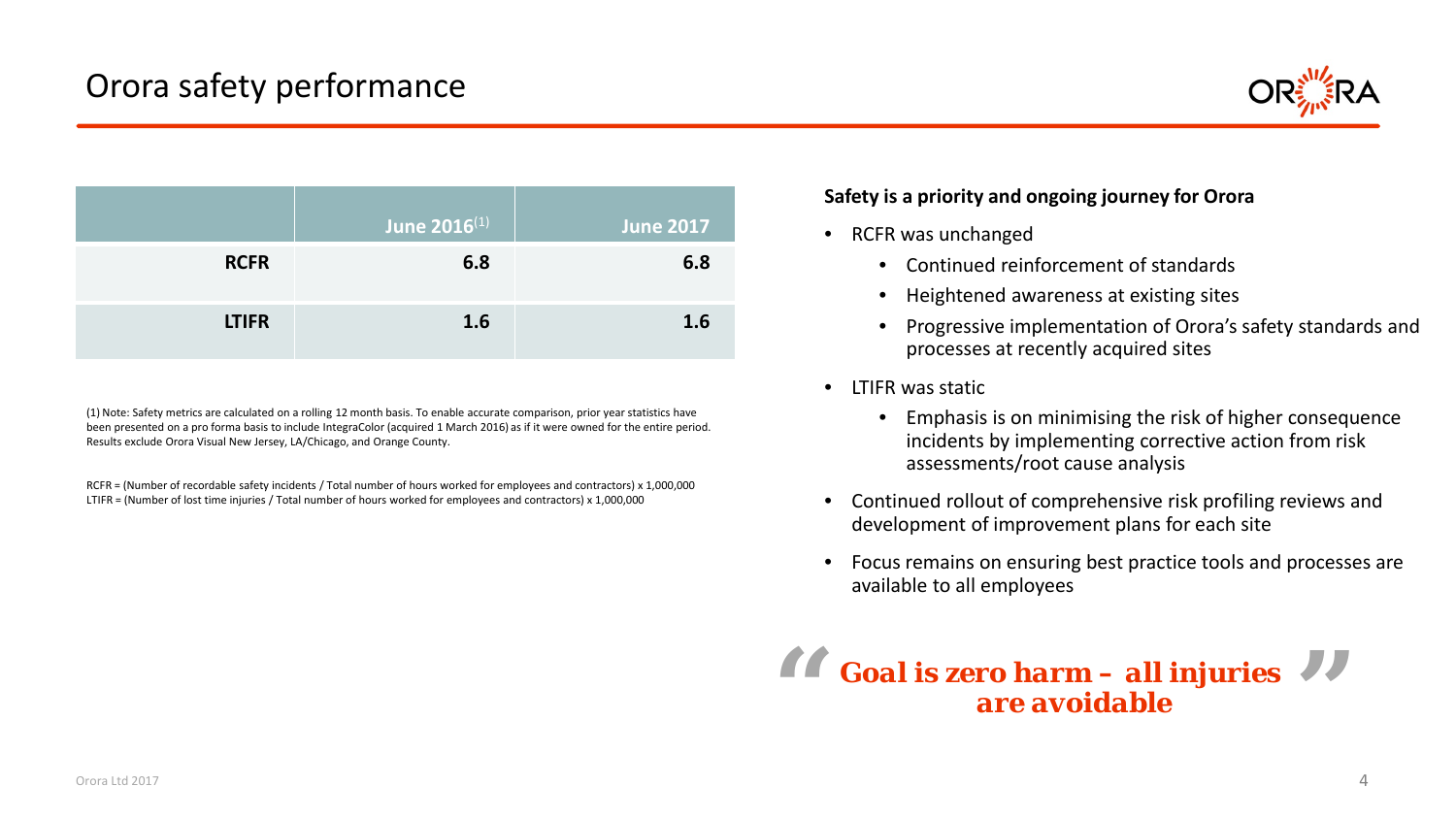## FY17 Australasia financial highlights





- Continued volume growth in Glass and Wine Closures; Can volumes slightly lower
- Steady volumes in Fibre Packaging with market channel and segmentation strategy tracking well
- B9 produced 373,000 tonnes of recycled paper during FY17
	- Volumes were impacted by unplanned maintenance and paper breaks
	- Reliability and production performance has steadily improved. In the last quarter of FY17, production was approximately at nameplate
- Significant capital investment to drive earnings, margins and RoAFE improvements
	- New dairy sacks line commissioned underpinned by growing exports sales
	- Glass capacity upgrade complete
	- Fibre Packaging equipment refresh program underway
- Strong cash conversion of 70% delivering \$230.9m of operating cash flow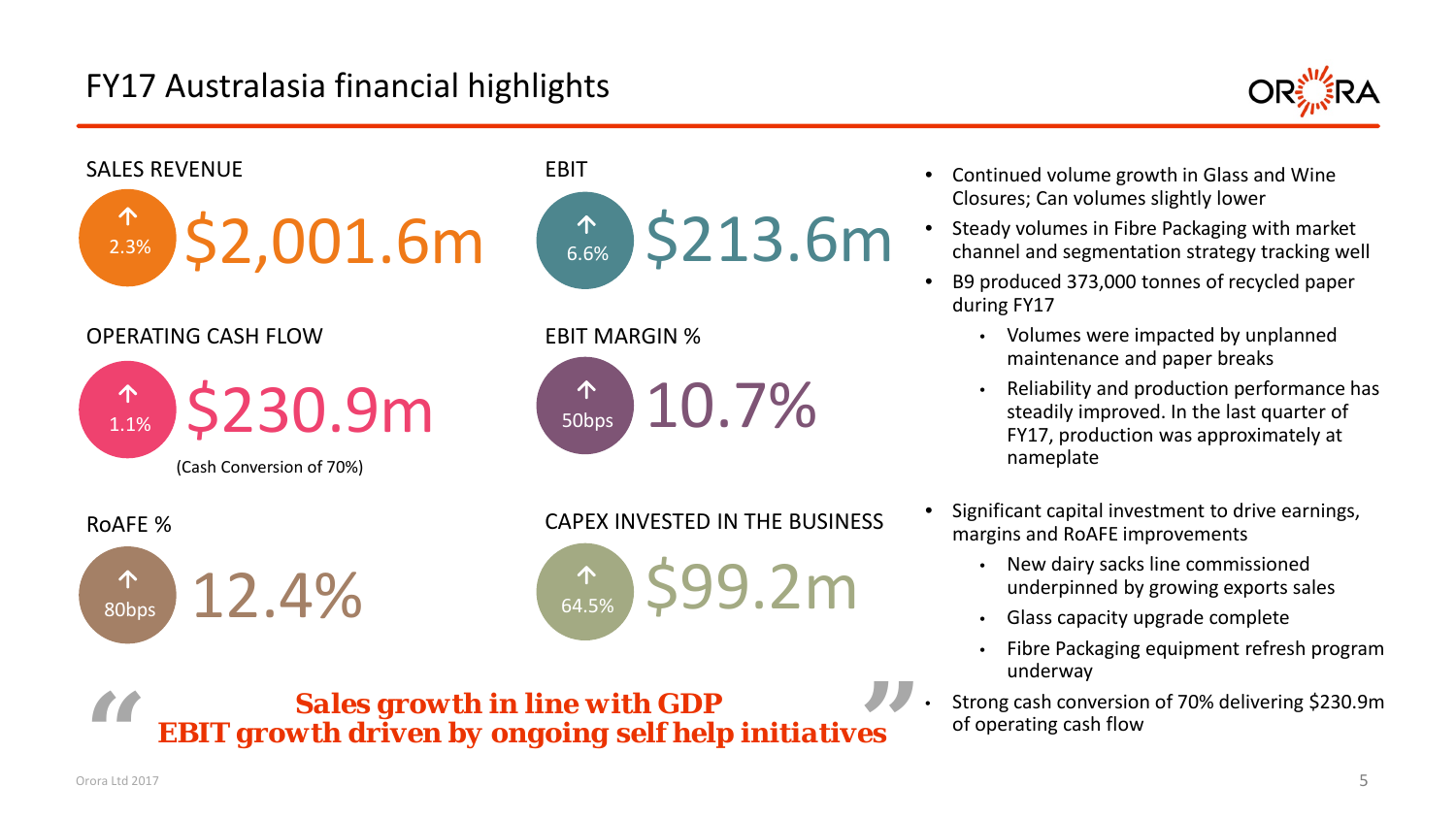## Australasia EBIT growth





*Organic earnings benefits more than offset input*  **66** Organic earnings benefits more than offset input 99<br>
cost headwinds at Glass & B9 *cost headwinds at Glass & B9*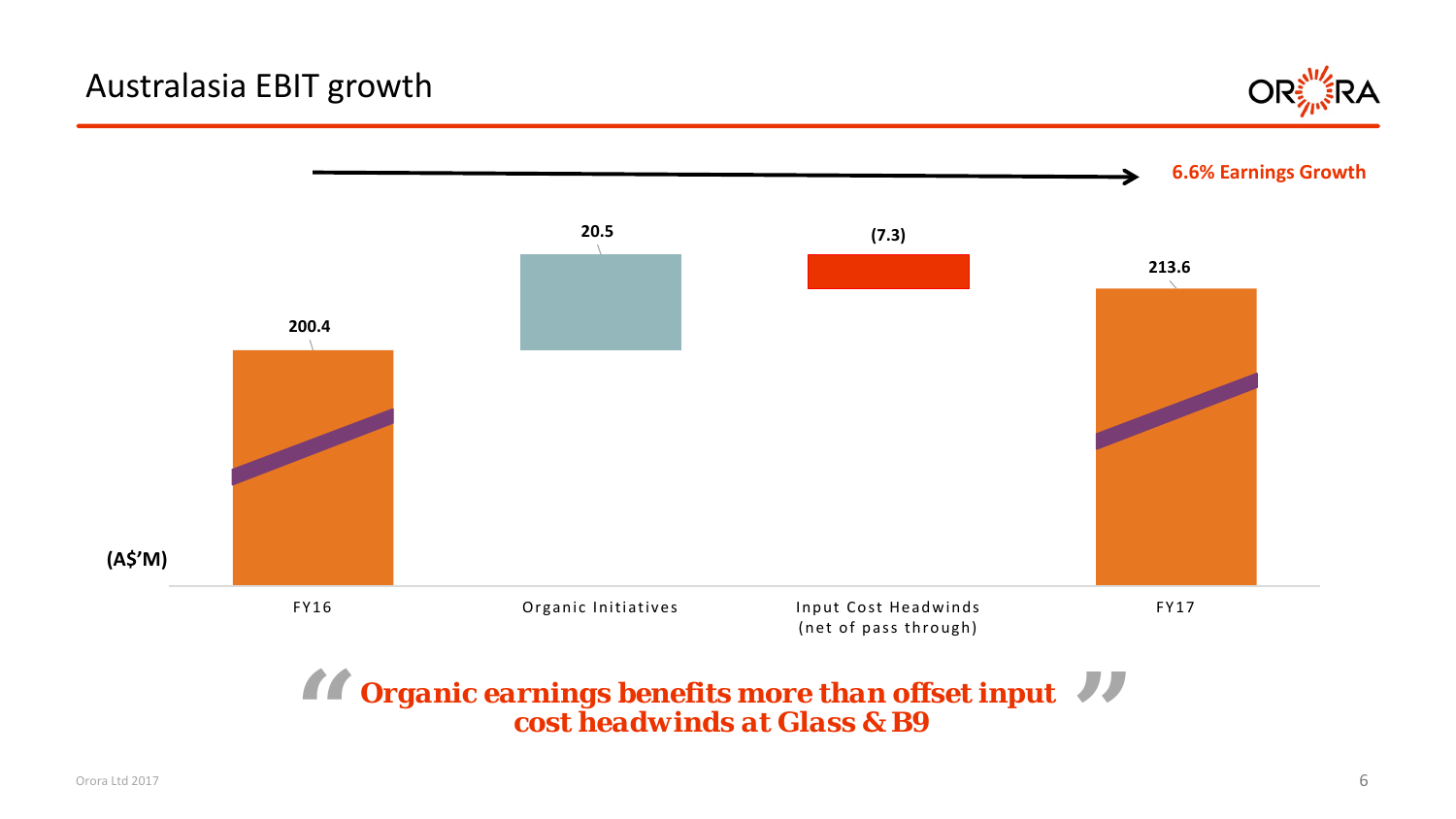## Orora Australasia margin improvement





#### *Self help programs identified at demerger*  **"** *fully delivered and primarily retained*  **"**

(1) FY13 and FY14 Pro Forma sourced from the 2014 Full Year Investor Results Release

#### **Return on sales (ROS) up a further 50 bps to 10.7% in FY17**

- Higher sales volumes in Glass and Wine Closures, notwithstanding Glass downtime (capacity expansion & SA blackout)
- Final delivery of B9 benefits
- Business-wide manufacturing and operating efficiencies more than offset headwinds in energy and other input costs

#### **Since FY13 - 400bps ROS improvement to 10.7%**

- \$82.5M of 'self help' benefits targeted at time of demerger have now been fully realised
- Primary driver of increased margins and improved return on funds employed
- Earnings and returns improvement despite significant headwinds from gas and electricity increases over past 2- 3 years
- Reasonable visibility to continue to increase margins in FY18 and beyond
- RoAFE% improvement of 5.5% since Pro Forma FY13

In excess of 65% EBIT growth in Australasia since FY13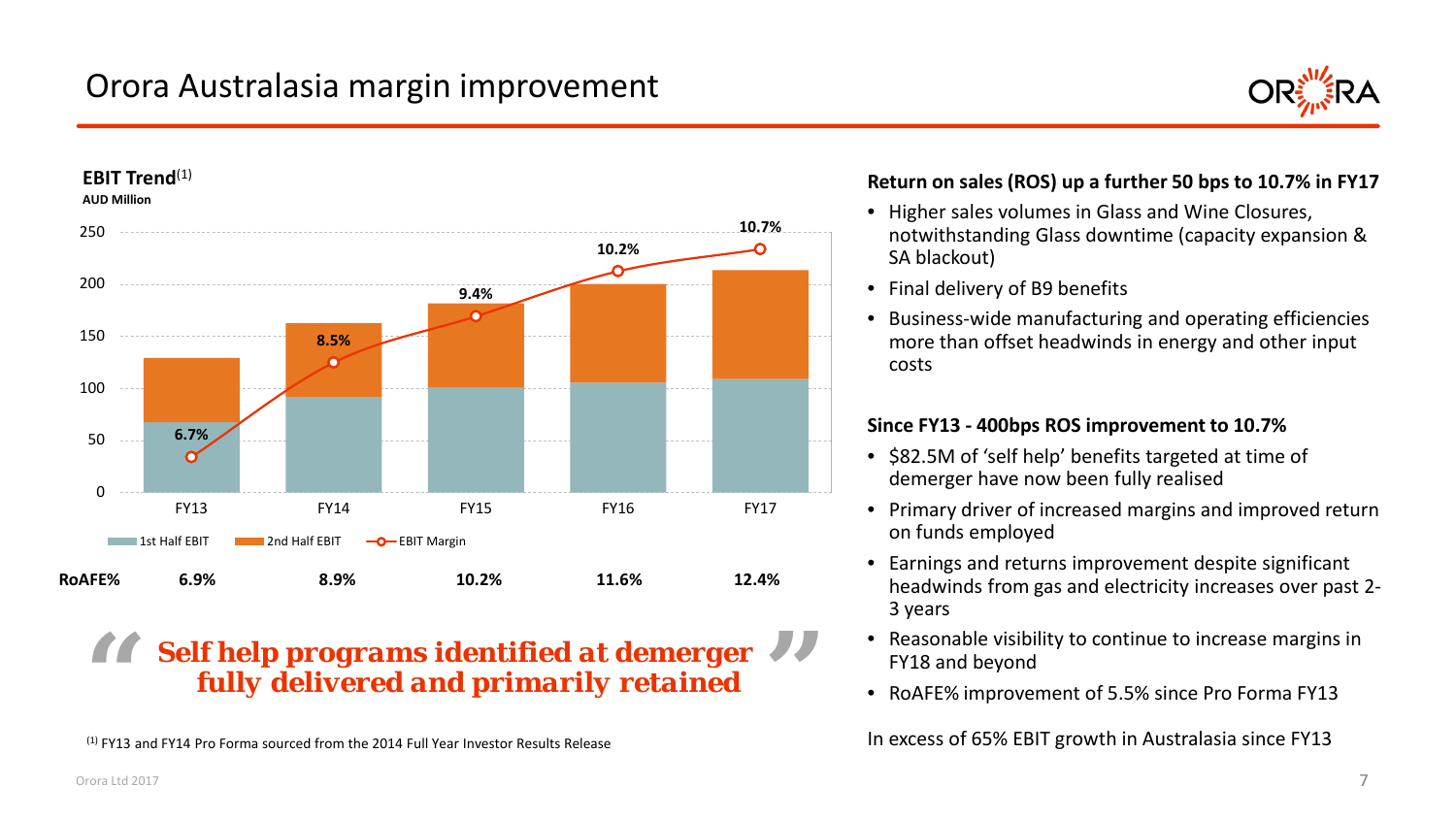

**~\$70M committed for investment in the ANZ Fibre Packaging business over the past 3 years**

- Improving quality and output capacity
	- Upgrading printing and converting assets
	- Investment in state-of-the-art large format digital printer
	- Investment in new laser cutting technology
- Improving productivity and safety with automated material handling
- Innovation initiatives to enhance customer value proposition  $-e.g.$ cold-chain monitoring system in partnership with Xsense®
- Improving supply chain and distribution
	- Three new distribution centres opened in Queensland
	- Refrigerated logistics partnership with AHG

**16 Investing to improve product**<br> **1999**<br> **1999**<br> **1999**<br> **1999**<br> **1999**<br> **1999**<br> **1999**<br> **1999**<br> **1999** *quality, cost curve competitiveness and customer value proposition*

**Over \$70M committed to improving Fibre Packaging manufacturing capability**



**Converting Equipment Upgrade**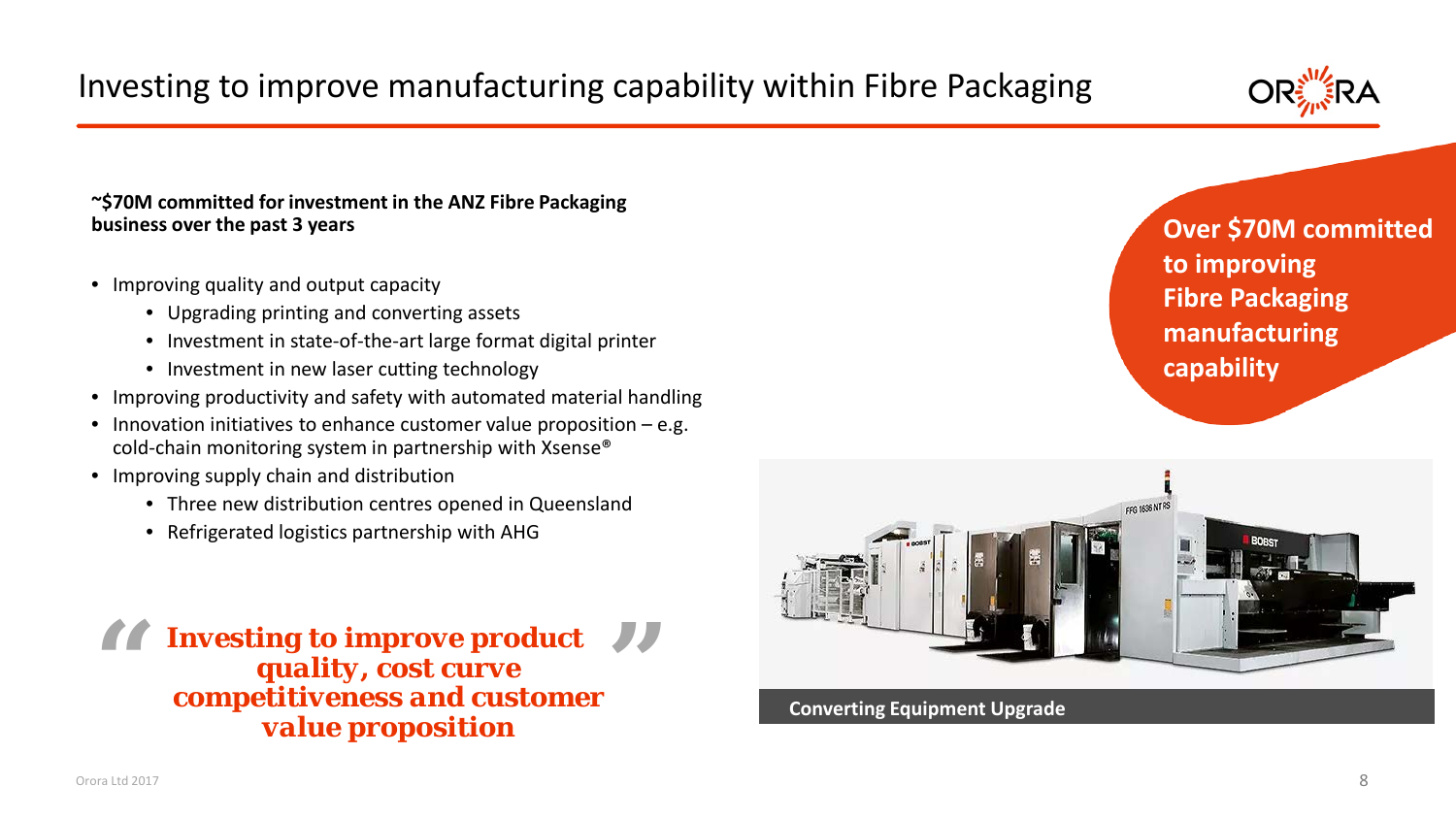#### **\$23M investment in a waste water treatment plant at B9**

- Reduces volume of regulated effluent discharged from the site
- Process generates biogas (renewable energy) which will be converted to electricity for use in B9 network and provides steam for boiler water heating
- Technology proven globally
- Project commenced with completion expected early 2018
- Return hurdle metrics at run rate levels in FY19

#### **Addressing energy usage and cost**

- Assessing further potential on-site electricity generation investments
- Approximately \$10M invested in energy efficiency projects across ANZ over the past 3 years
- Have set new energy efficiency targets for all manufacturing plants with plans and initiatives being developed
- Orora's gas supply and price is contracted until end of CY19

*Actively investing and driving*  **"** *initiatives to offset energy headwinds* **"**



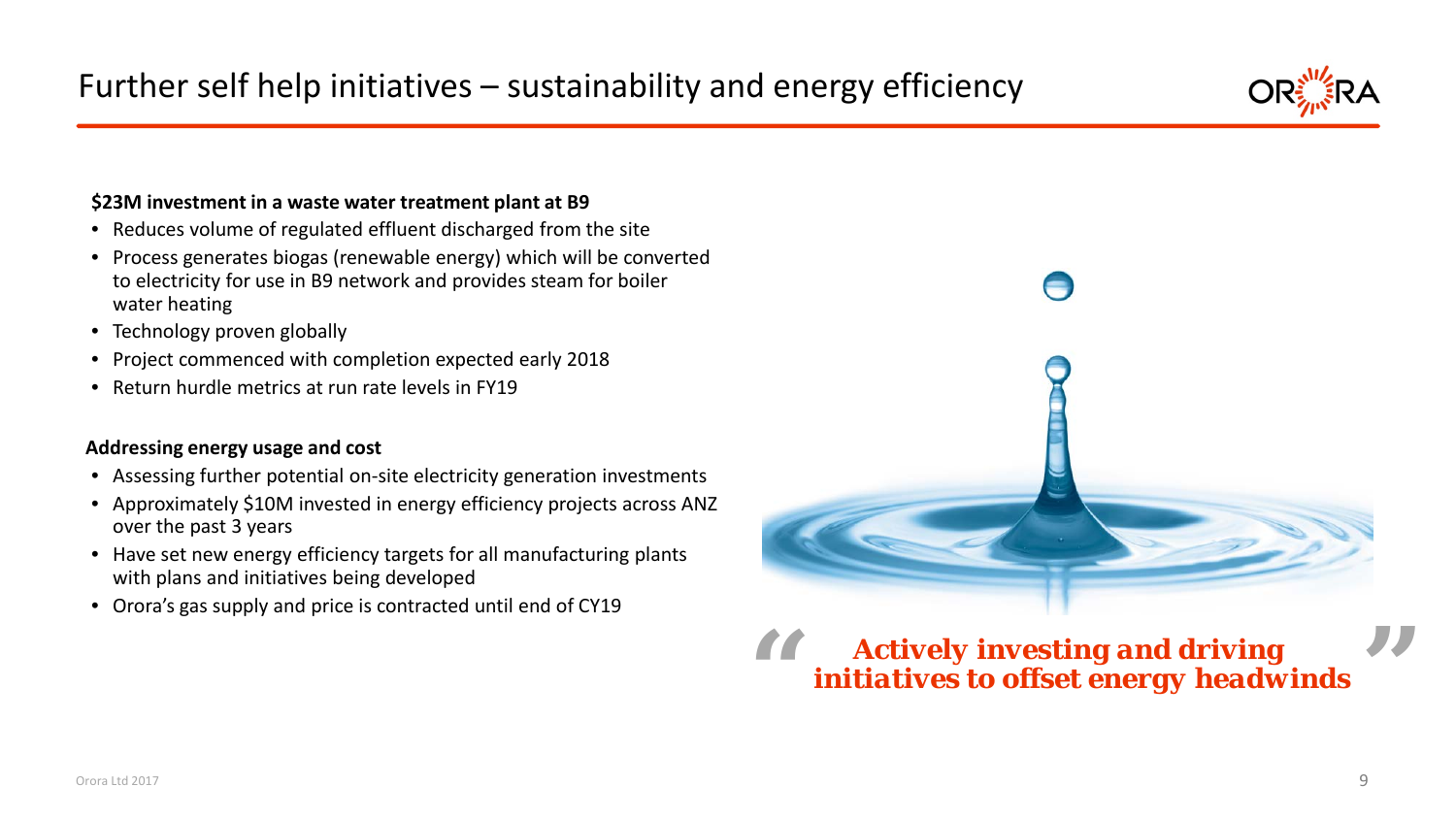- Orora sources ~90% OCC as feedstock for B9 range of vendors, mixture of terms
- Orora collects the remaining ~10% of mill requirements directly
- Price of OCC retreated from high set in Mar 17 but now tracking at the top end of historical range
- Chinese stock levels, new recycled mills, import restraints on soft mix and seasonality driving price volatility
- Some supply contracts are linked to OCC commodity prices.

Sensitivity/offsetting factors:

- \$10 per m/t movement estimated impact on EBIT is \$2.0-2.5M in FY18
- Increasing global paper prices provide partial offset with approximately 80k tonnes exported to USA and side run exported to Asia





Source: Average of various RISI OCC indexes in AUD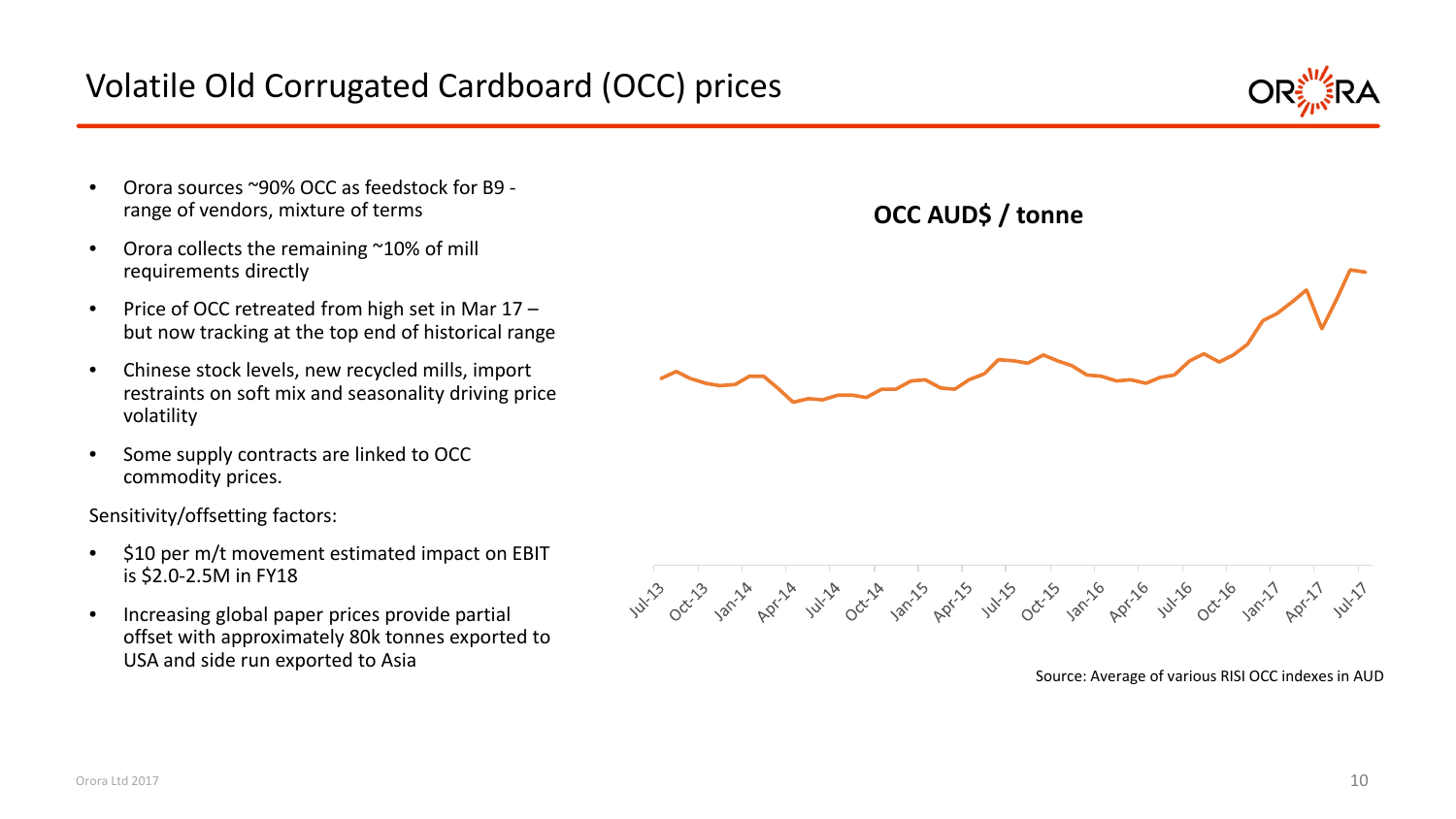## FY17 North America financial highlights





*North America growing strongly – combination*  **66** North America growing strongly – combination  $\overrightarrow{9}$ *of organic and growth investment*

#### **OPS**

- Delivered strong organic sales growth with USD revenues up 4.2% despite economic and market conditions remaining flat
- Manufacturing division focus on improved efficiencies and operating cost control to offset ongoing margin pressure and easing volumes as new capacity comes on-stream.
	- Reorganised sales team to focus on offering custom products directly to customers
- ERP system rollout plan was revised early in 2017. Project is progressing in line with expectations. A further 14 sites have gone live since January 2017, bringing the total live sites to 29.

#### **Orora Visual**

- Orora Visual Dallas (formerly IntegraColor) is performing to expectation.
	- Integration is on track, with synergies flowing as expected
- Expanded national footprint with 3 further POP and visual solutions acquisitions completed in 2H17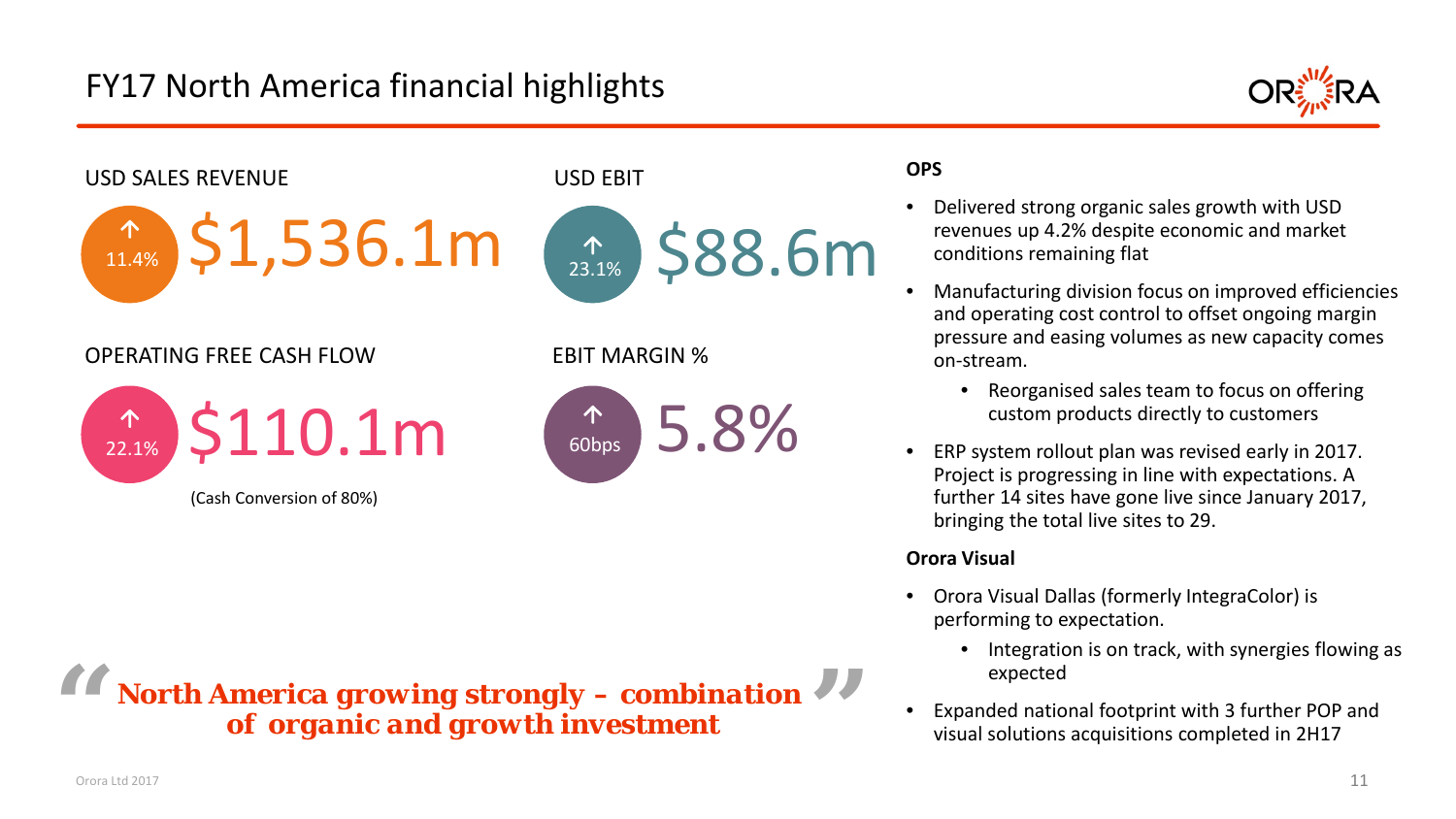

**18.8% Earnings Growth (23.1% excluding FX impact)**



*Sales growth (organic & share gain), margin expansion and contribution*  **"** *from Orora Visual driving 23% constant currency earnings growth* **"**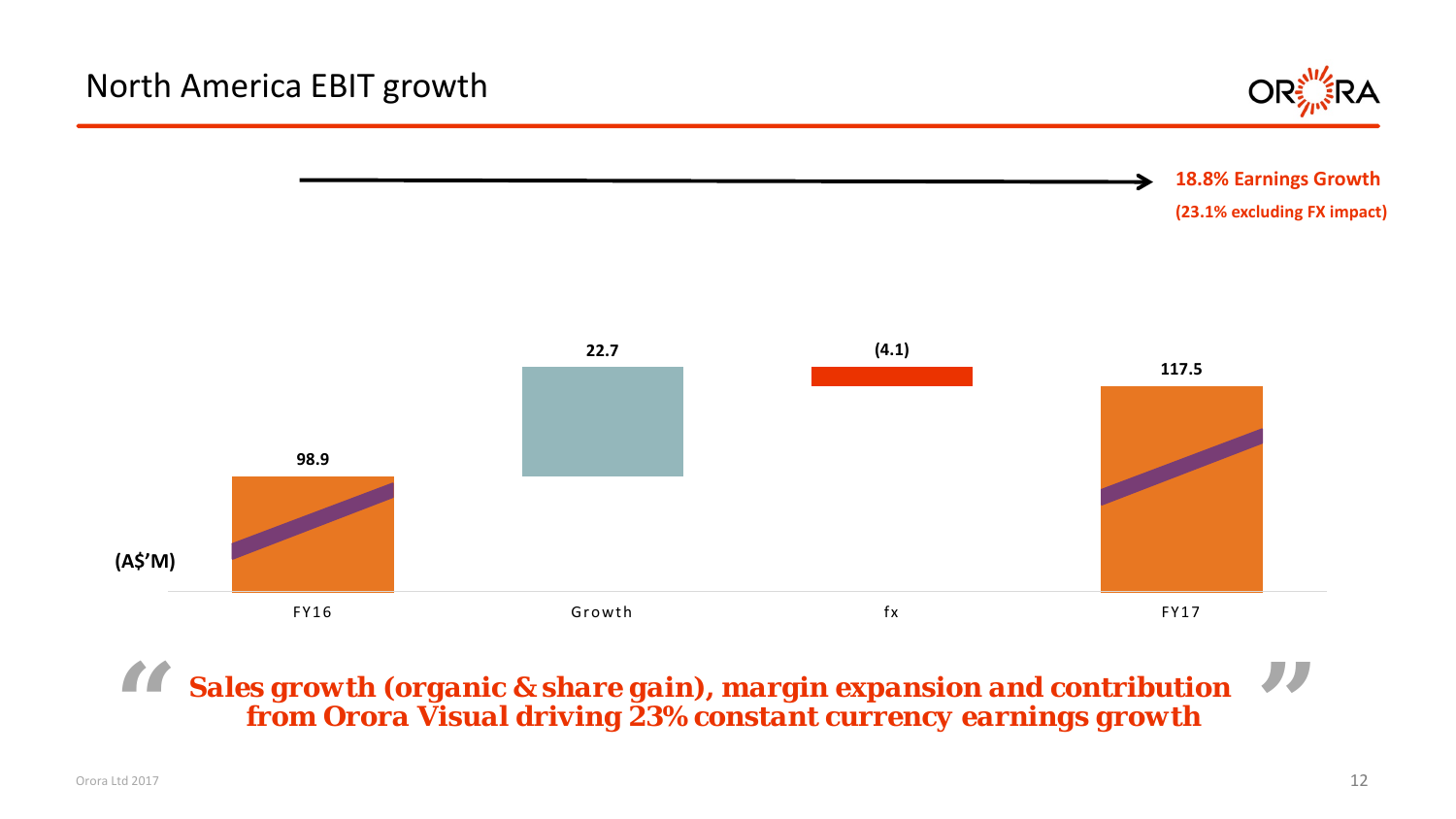## OPS margin improvement



#### **USD Million** 80 **5.4%** c **5.1%** 60  $\bullet$ **4.9%**  $\bullet$ 40 **4.5% 4.3%** 20  $\Omega$ FY13 FY14 FY15 FY16 FY17 **1st Half EBIT EXIMPLE 2nd Half EBIT**  $\rightarrow Q$  EBIT Margin

#### **ROS up a further 30 bps to 5.4% in FY17**

- Emphasis on moving towards higher value, customised offerings in targeted segments of food, IT, auto parts and pharmaceutical/health
- Continued focus on procurement and supply chain optimisation
- Leveraging national footprint customised offering to expand with existing corporate accounts and win new customers

#### **Since FY13 - 110bps improvement in ROS to 5.4%**

- Continued focus on increasing corporate account sales through investing in infrastructure to support targeted sectors
- OPS primary packaging acquisitions World Wide Plastics, Jakait and Global Flex – expanding offering and geographic reach
- Benefit of scale as volumes increase through existing infrastructure

#### **In excess of 70% EBIT growth in OPS since FY13**

 $(1)$  FY13 and FY14 Pro Forma sourced from the 2014 Full Year Investor Results Release

**EBIT Trend**(1)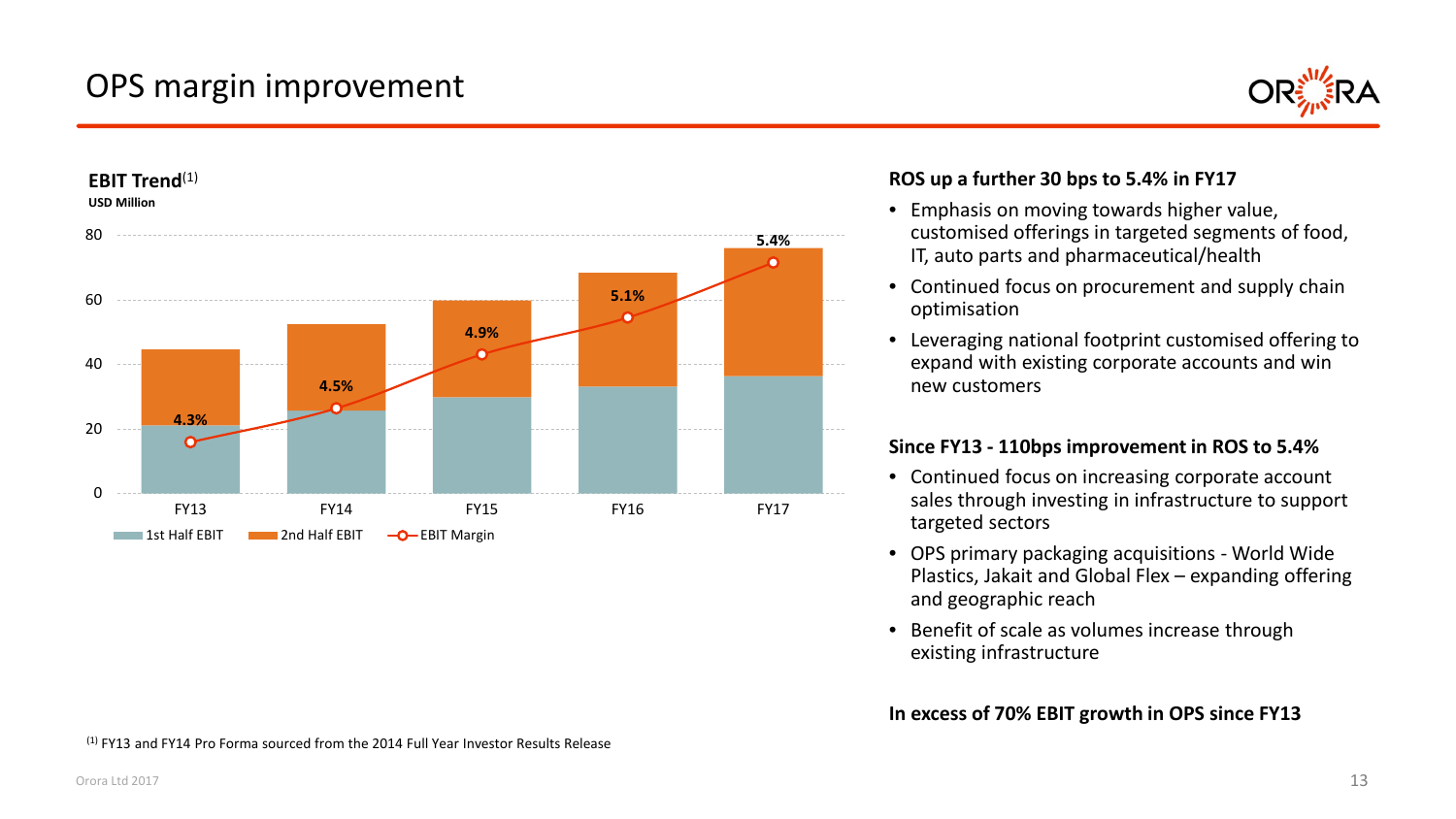## Orora Visual - integration update



- Successfully completed the acquisition of Register (New Jersey) in January 2017, Garvey Group (Chicago and Los Angeles) and Graphic Tech (Los Angeles) in March 2017
- Chief Operating Officer commenced in May 2017 to help drive Orora Visual's integration and growth strategy, reporting to CEO and President
- Integration of Orora Visual Dallas is on track synergies being realised as anticipated
- Early stage integration of Register, Garvey and Graphic Tech progressing well
- Good employee engagement across all acquired businesses
- Orora Visual's national value proposition is being well received by customers with orders starting to flow

**"**

• Investment to be made in FY18 to enable consistent high quality offering throughout the footprint



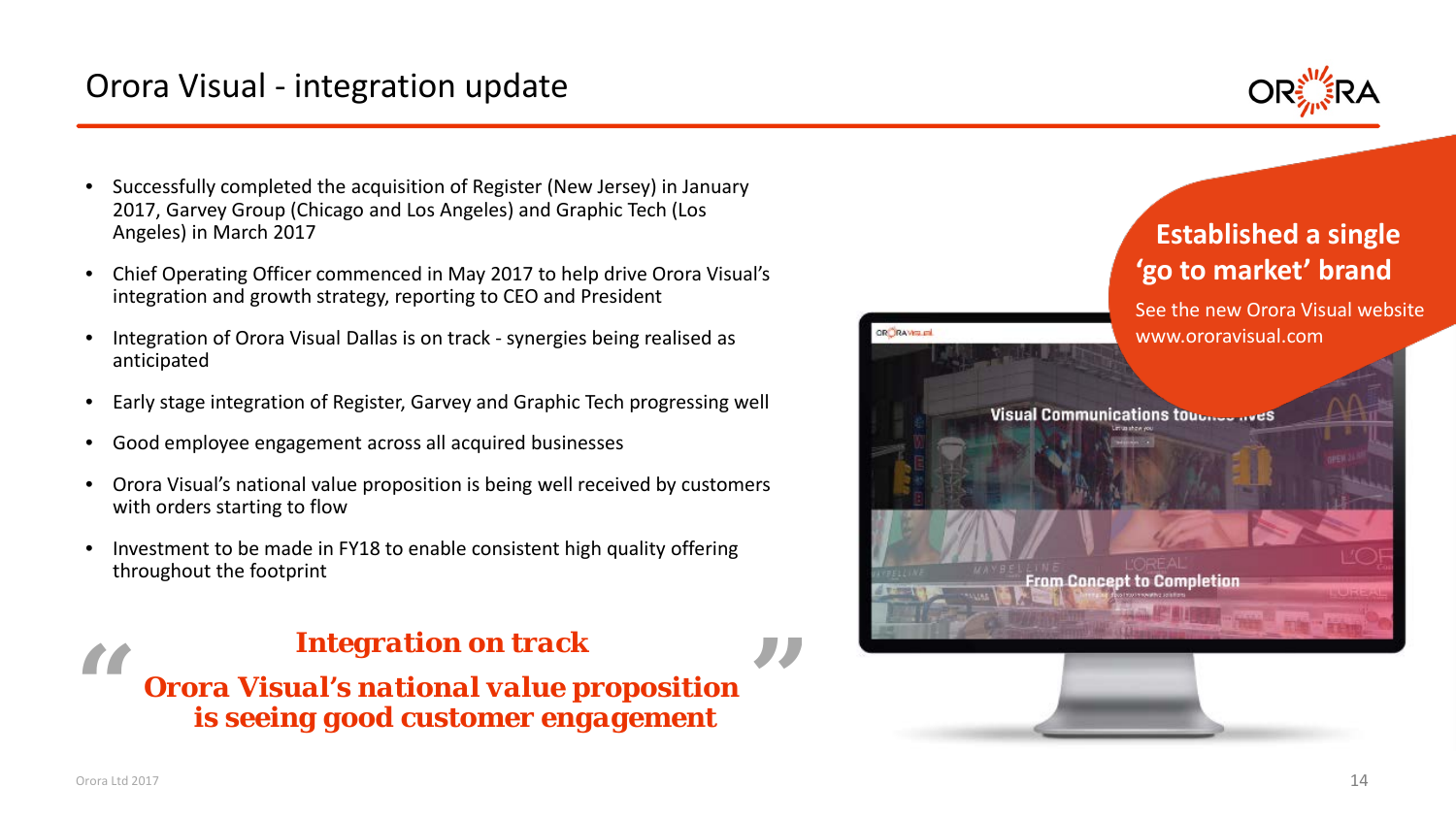

#### **Earnings Summary (EBIT)**

| <b>A\$ Million</b>          | <b>FY16</b> | <b>FY17</b> | Δ%    |
|-----------------------------|-------------|-------------|-------|
| <b>Underlying Corporate</b> | (27.2)      | (28.8)      | (5.9) |

#### **Corporate costs were \$28.8M – slightly higher than prior year due to:**

- ongoing restructuring costs in Australasia that are delivering cost reductions and increasing earnings
- Costs associated with assessing the feasibility of growth options in North America
- A surplus parcel of land that was compulsorily acquired in 2013 was settled during the period. The gain was not material
- Corporate costs in FY18 are expected to be broadly in line with underlying costs in FY17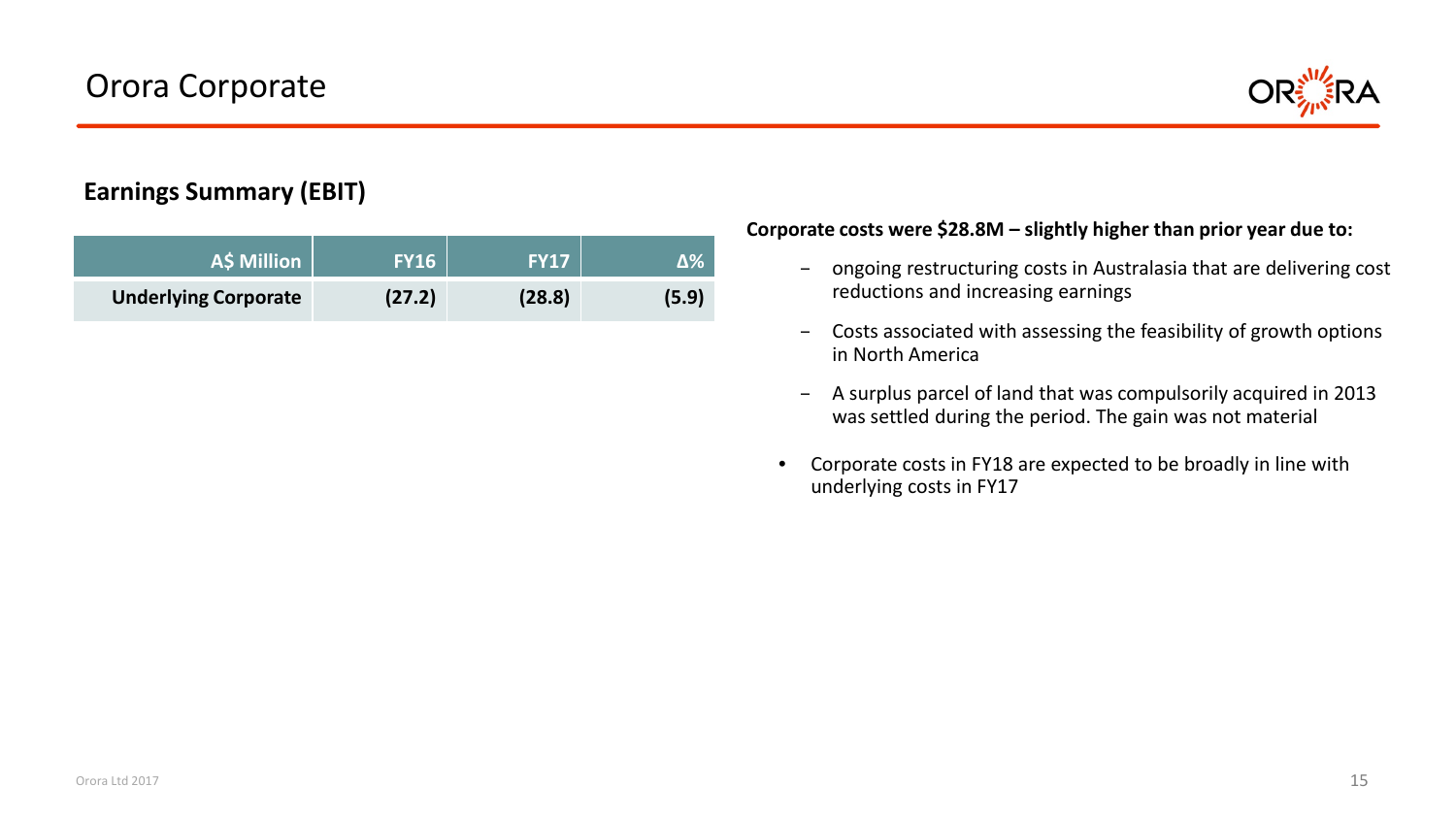## Strong operating cash flow

| <b>A\$ Million</b>                                | $FY16^{(1)}$ | <b>FY17</b> |
|---------------------------------------------------|--------------|-------------|
| <b>EBITDA</b>                                     | 379.6        | 418.4       |
| Non Cash Items                                    | 34.9         | 32.5        |
| <b>Cash EBITDA</b>                                | 414.5        | 450.8       |
| <b>Movement in Working Capital</b>                | (23.5)       | (14.7)      |
| <b>Net Capex</b>                                  | (77.2)       | (104.6)     |
| <b>Operating Cash Flow</b>                        | 313.8        | 331.5       |
| <b>Cash Significant Items</b>                     | (4.7)        | (1.2)       |
| <b>Operating Free Cash Flow</b>                   | 309.1        | 330.2       |
| Interest                                          | (29.2)       | (34.3)      |
| Tax                                               | (52.5)       | (49.1)      |
| <b>Growth Capex</b>                               | (21.8)       | (32.5)      |
| <b>Free Cash Flow available to shareholders</b>   | 205.6        | 214.3       |
| Cash Conversion $3$                               | 76%          | 74%         |
| Average Working Capital to Sales <sup>2</sup> (%) | 9.6          | 8.4         |



Operating cash flow increased 5.6% to \$331.5M

- Reflecting higher earnings and disciplined balance sheet management
- Cash conversion of 74% in excess of 70% management target<sup>(3)</sup>

Continued improvement in working capital management

- AWC to sales reduced to 8.4% $(4)$  below both prior year and 10% target
- Benefits from implementing working capital programs identified in FY16
- Continued emphasis on optimising working capital across the Group

Increased total capex includes investment in key projects

- Capex includes over \$30M on upgrading printing and converting assets in Fibre Packaging, initial \$10M spend on B9 waste water treatment plant and approx. \$15M invested in innovation projects
- Net capex includes \$20M of proceeds from the sale of surplus land
- Growth capex represents spend on Glass capacity expansion and the final spend on dairy sack line

(3) Cash conversion measured as operating cash flow divided by cash EBITDA **Average Working Capital to Sales** (4) Average working capital to sales target is 10.0% in the medium term

<sup>(1)</sup> Excludes initial proceeds from sale of land at Petrie, Queensland (\$20.0M)

<sup>(2)</sup> Average net working capital for the period/annualised sales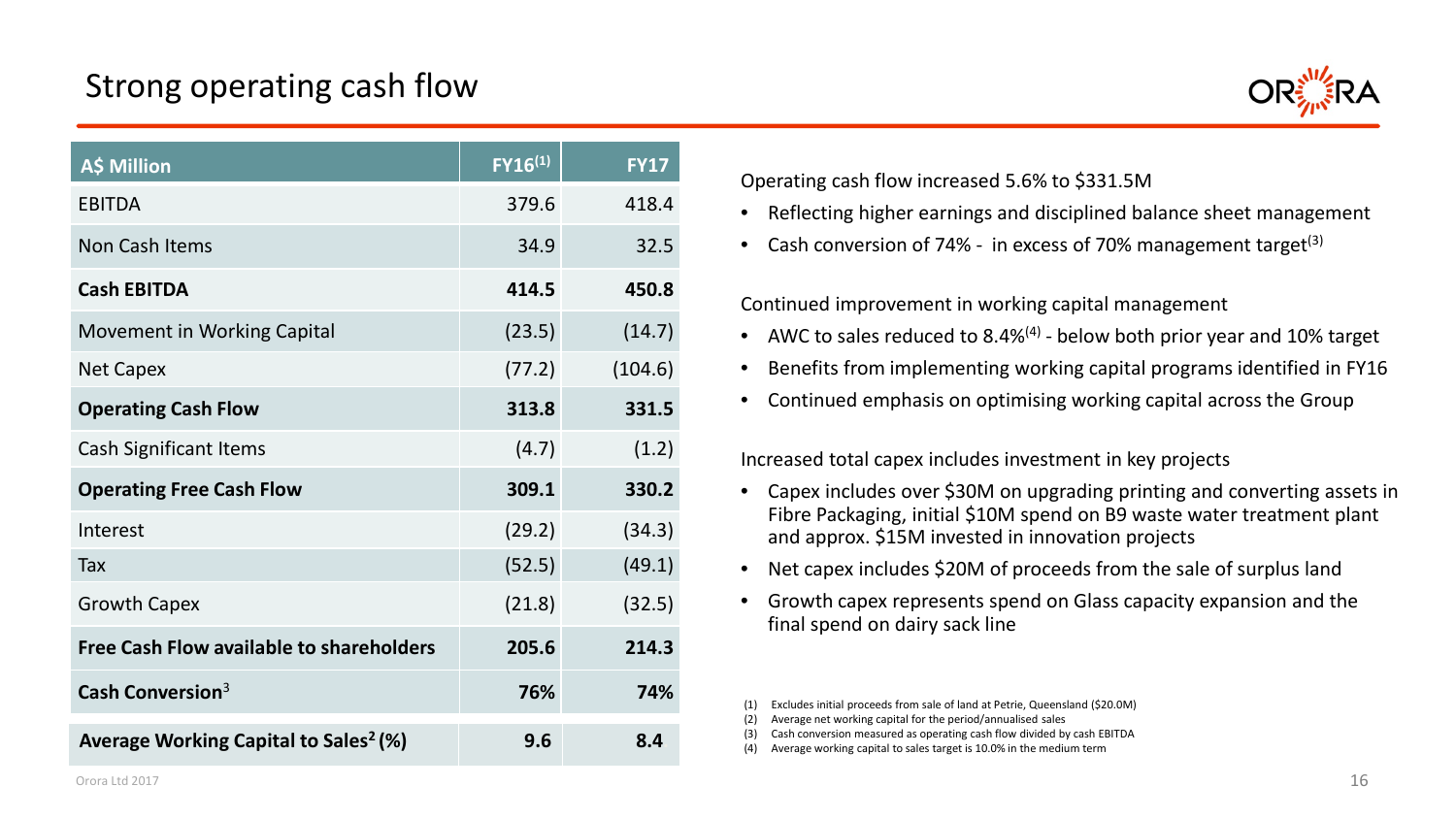

#### **Balance Sheet**

| A\$ Million                 | June 16 | June 17 |
|-----------------------------|---------|---------|
| Funds Employed (period end) | 2,128   | 2,221   |
| <b>Net Debt</b>             | 630     | 674     |
| Equity                      | 1,498   | 1,547   |
| Leverage $(x)^{(1)}$        | 1.7     | 1.6     |
| RoAFE (%)                   | 12.7    | 13.6    |
| Undrawn bank debt capacity  | 408     | 350     |

(1) Equal to Net Debt / trailing 12 months underlying EBITDA

Robust balance sheet to enable further growth investment

- Reduced leverage through conversion of earnings into cash
	- o Leverage of 1.6x down from 1.7x at June 2016 and pcp
	- o Adverse FX impact on net debt of \$15.1M

Committed to sensible debt levels and investment grade credit metrics

- Average tenor of facilities is 4.1 years
- Significant capacity and headroom in facilities and covenants
- Maintaining a disciplined approach to expenditure and acquisitions

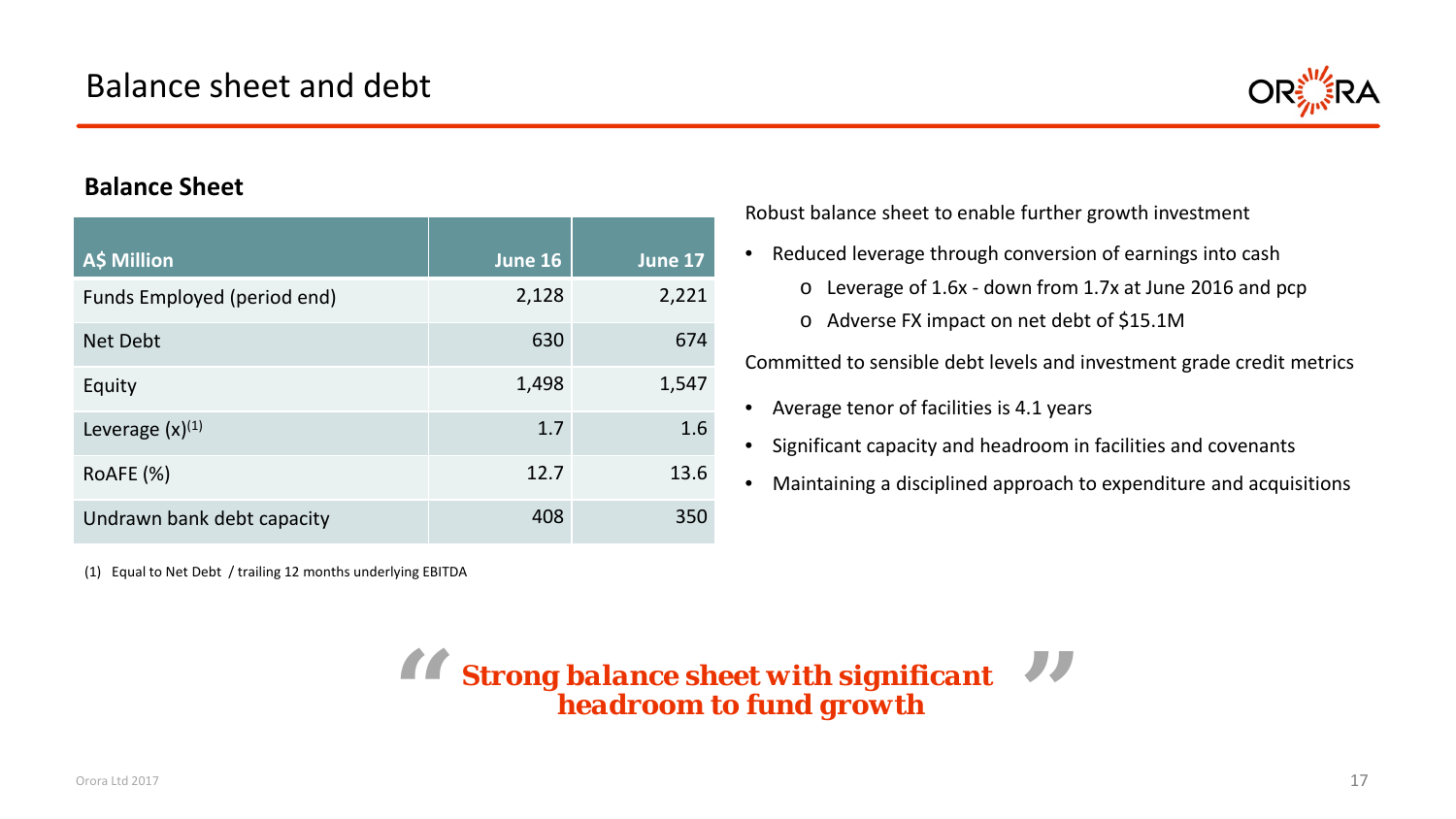

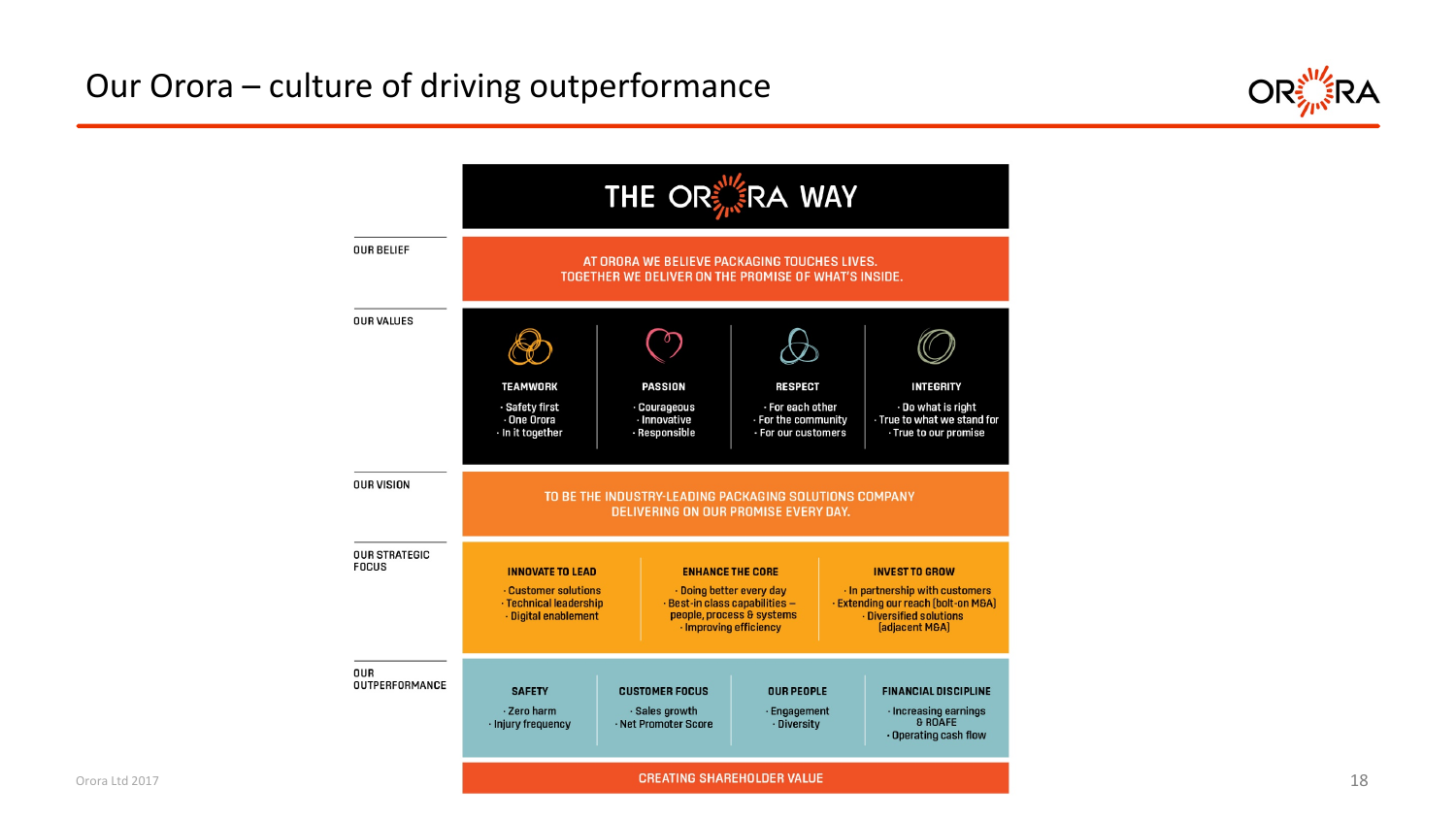

| \$                                                               | <b>ORGANIC</b><br><b>GROWTH</b>                                                                      | G<br>Q_G                                           | <b>RETURNS FOCUSED GROWTH</b><br><b>CAPITAL ALLOCATION</b> |                                                                  |                                                      |                                           |                                                        |                                                         | <b>SUSTAINABLE</b><br><b>DIVIDEND</b> |  |
|------------------------------------------------------------------|------------------------------------------------------------------------------------------------------|----------------------------------------------------|------------------------------------------------------------|------------------------------------------------------------------|------------------------------------------------------|-------------------------------------------|--------------------------------------------------------|---------------------------------------------------------|---------------------------------------|--|
| <b>Orora</b><br><b>Australasia</b><br><b>GDP Sales</b><br>Growth | <b>Orora North</b><br><b>America</b><br><b>GDP+ Sales</b><br><b>Growth</b>                           |                                                    | <b>Organic Growth</b><br><b>Capital</b>                    |                                                                  | <b>Bolt-on M&amp;A</b><br>(North America Focused)    |                                           |                                                        | <b>Adjacent</b><br>M&A                                  | 60-70%<br><b>Pay Out Ratio</b>        |  |
| <b>GDP</b> based<br>growth,<br>enhanced by<br>innovation         | <b>GDP</b> based<br>growth<br>supplemented<br>by market share<br>gains & increase<br>share of wallet | <b>Customer</b><br>backed<br>growth<br>investments | 20% RoAFE<br>by Year 3                                     | <b>ONA</b><br>footprint<br>expansion/<br>个 product<br>capability | <b>Most deals</b><br><\$100M in POP<br><\$50M in OPS | <b>Targeted</b><br>20% RoAFE<br>by Year 3 | <b>Parallel</b><br>packaging<br>substrates/<br>markets | <b>Targeted</b><br>20% RoAFE<br>by<br>minimum<br>Year 5 | ~30% Franked                          |  |

**Estimated \$150M - \$200M of annual capacity for returns focused growth investments** *focused growth investments* **"**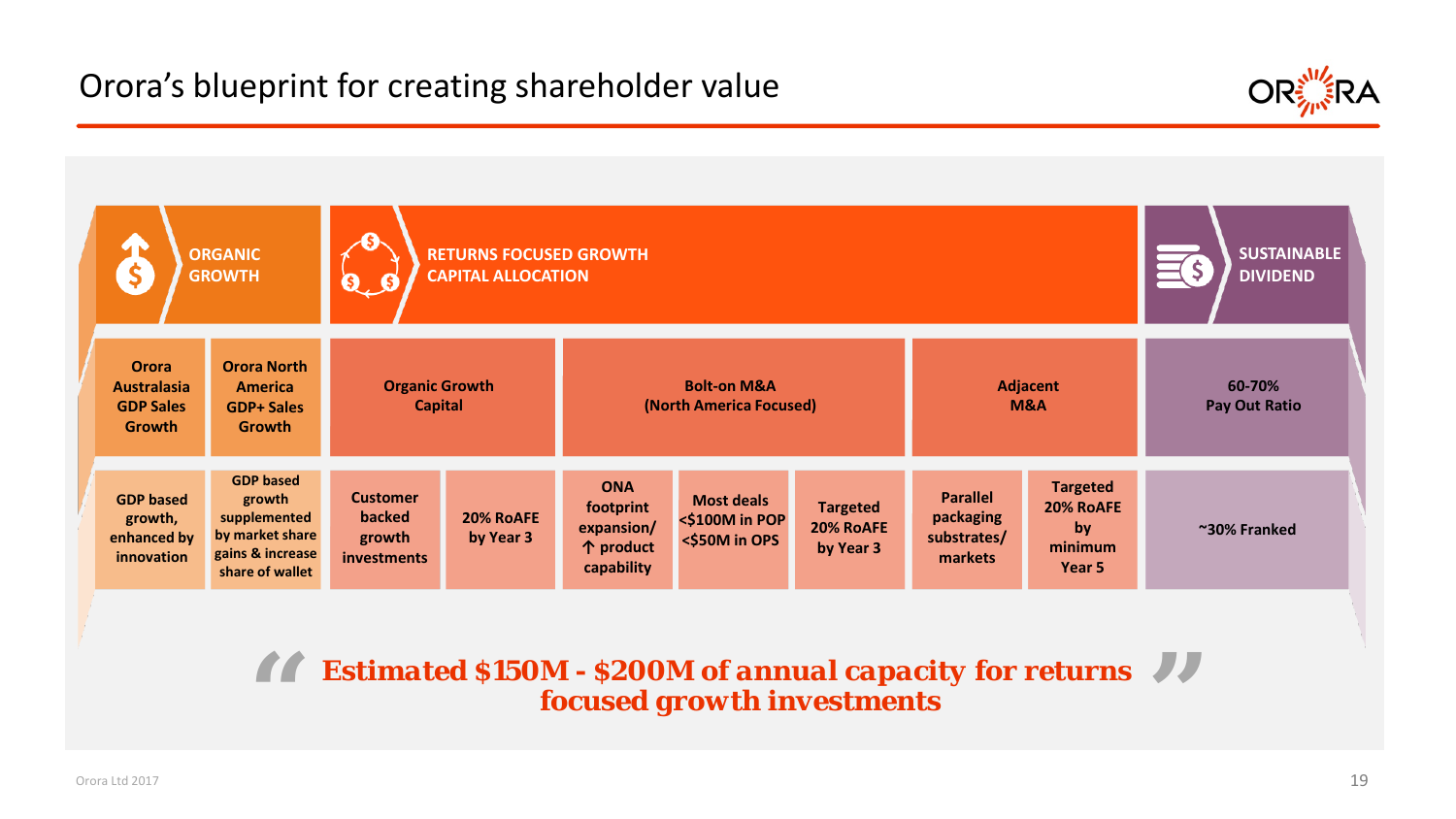## Orora has committed ~\$400M since ASX listing in December 2013



|  |                                                      | <b>FY14</b>                               | <b>FY15</b>                                                                                     | <b>FY16</b>                                                                                                                                      | <b>FY17</b>                                                                                                         | <b>TOTAL</b><br><b>INVESTMENT</b> |
|--|------------------------------------------------------|-------------------------------------------|-------------------------------------------------------------------------------------------------|--------------------------------------------------------------------------------------------------------------------------------------------------|---------------------------------------------------------------------------------------------------------------------|-----------------------------------|
|  | <b>Organic</b>                                       | <b>Opened new Landsberg</b>               | New customer backed<br>Dairy Sack Line (\$20M)                                                  | <b>Established 2 new East Coast</b><br><b>US DCs (Charlotte &amp;</b><br>Orlando) - both customer<br>backed                                      | \$29M spend committed from<br><b>Orora Global Innovation</b><br>initiative to date                                  |                                   |
|  | <b>Growth</b><br><b>Capital</b>                      | DC in Nashville, USA -<br>customer backed | <b>Launched \$45M Orora</b><br><b>Global Innovation Initiative</b>                              | <b>Investing \$42M to increase</b><br>glass bottle manufacturing<br>capacity - import<br>replacement, underpinned by<br>existing customer demand | Jakait: established new fresh<br>produce focused packaging<br>solutions facility in central<br><b>Mexico</b>        | $\sim$ \$110M                     |
|  |                                                      |                                           | <b>Acquired World Wide</b><br><b>Plastics (Rigid plastic</b><br>containers)                     | Acquired Jakait (\$23M)<br>(Greenhouse produce<br>& labels)                                                                                      | <b>Acquired Register-</b><br>expanding POP footprint<br>into the Northeast of USA<br>(563M)                         |                                   |
|  | <b>Bolt-on M&amp;A</b><br>(North America<br>Focused) |                                           | <b>Acquired small South</b><br>Australian fibre packaging<br>distributor - "Go Direct"<br>model | <b>Acquired small Californian</b><br>based supplier of flexible<br>packaging                                                                     | <b>Acquired Garvey &amp; Graphic</b><br>Tech - expanding POP<br>footprint into the Midwest<br>& West of USA (\$78M) | $\sim$ \$182M                     |
|  |                                                      |                                           |                                                                                                 |                                                                                                                                                  | <b>Acquired small Sydney</b><br>based specialist corrugated<br>box converter - "SME"<br>strategy                    |                                   |
|  | <b>Adjacent M&amp;A</b>                              |                                           |                                                                                                 | <b>Acquired IntegraColor</b><br>(Point of purchase<br>solutions)                                                                                 |                                                                                                                     | $\sim$ \$107M                     |
|  | $\overline{r}$                                       |                                           |                                                                                                 |                                                                                                                                                  |                                                                                                                     |                                   |

*Majority of expected benefits from growth projects impact FY18 and beyond* **66** Majority of expected benefits from growth projects impact FY18 and beyond  $\frac{99}{2}$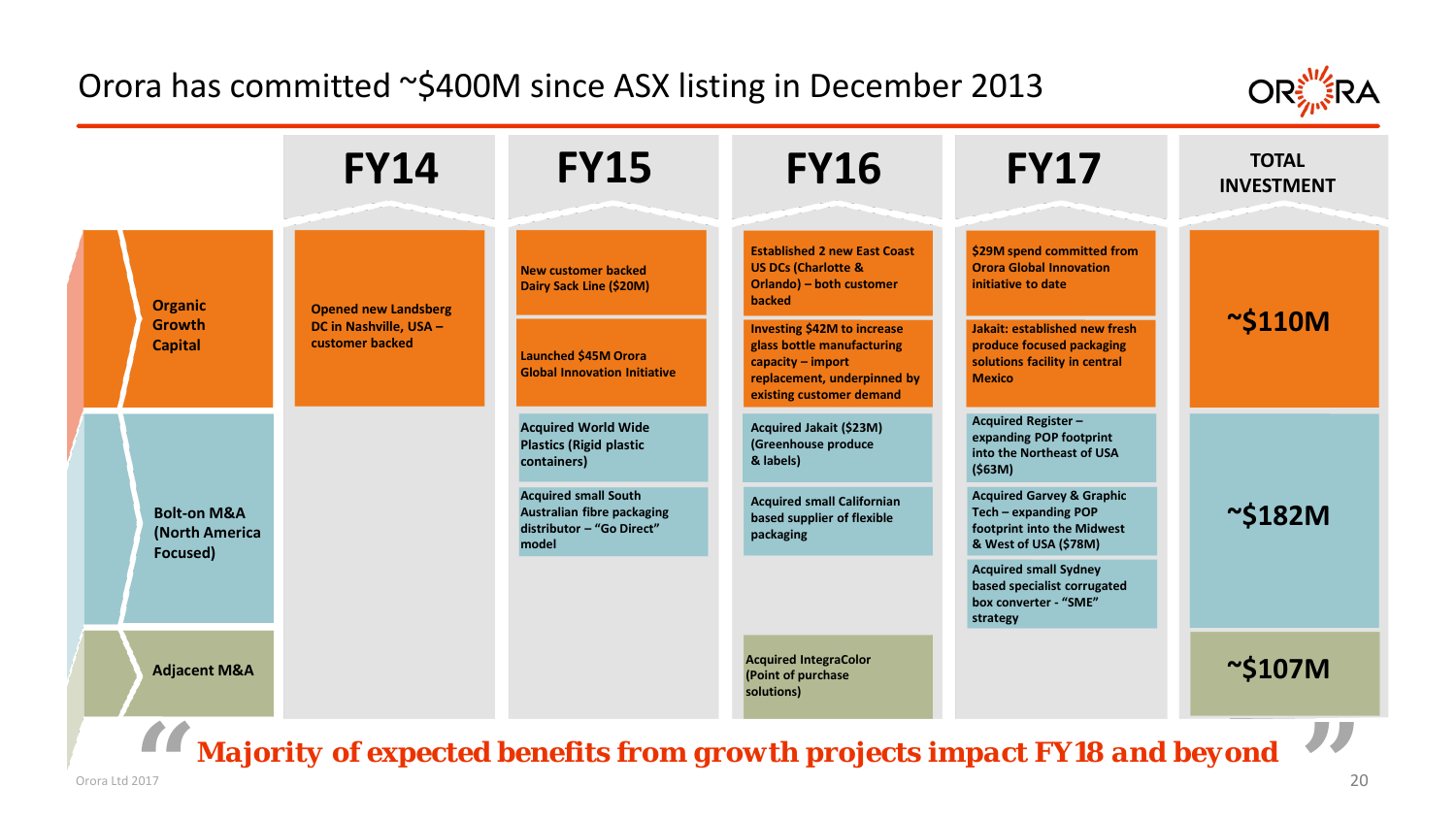## Committed to creating shareholder value



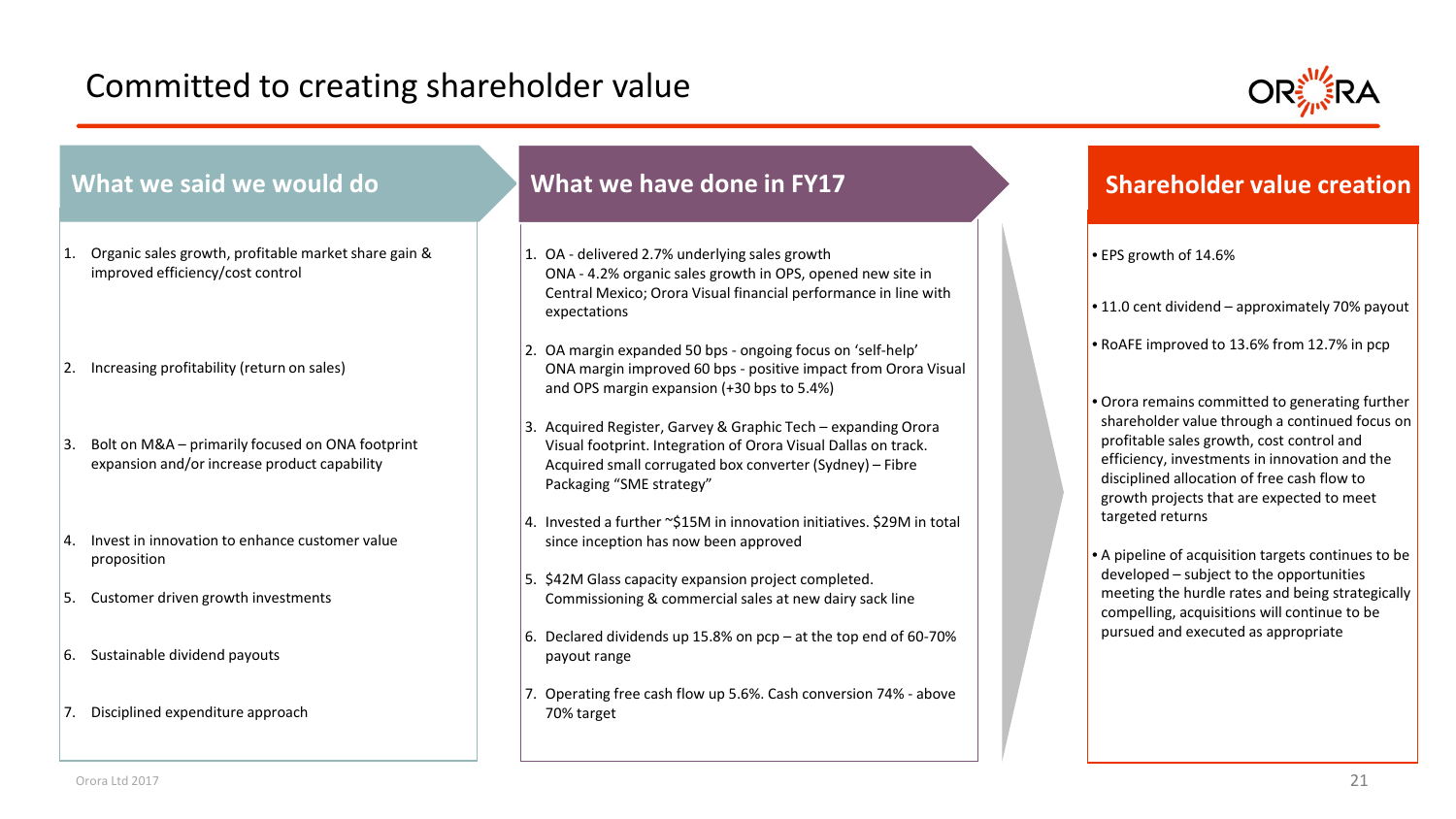

#### **Australasia**

- The \$42M Glass upgrade project has been completed successfully and the investment is expected to exit FY18 generating PBIT benefits at return hurdle rates.
	- Orora has made positive progress in relation to securing warehouses nearby the Gawler facility which will include assessment of further investment in warehouse automation
- Volatility and uncertainty remains in the Australian electricity market and is expected to continue for the foreseeable future and presents further potential downside risk.
	- the estimated adverse impact at B9 in 2H18 is \$6M-\$8M.
	- This will be partially offset by expected EBIT benefits from the secondary water treatment plant once it is successfully commissioned.
	- In addition further additional energy efficiency projects and supply options will continue to be assessed.
- OCC commodity prices increased in the second half of FY17 and, while volatile, if they remain at the current higher levels will adversely impact earnings in FY18.
	- For FY18 a \$10 per m/t movement in OCC commodity price represents an impact of approximately \$2.0-2.5M on EBIT.
	- Some offsetting EBIT benefits come from higher export prices to both the US (approx. A\$130 / tonne) and Asia (approximately A\$50 /tonne).
- Net capex in FY18 is expected to be in approximately 110% of depreciation. Expenditure will be more weighted to the first half of FY18.
- As it has done consistently over recent years, to offset ongoing headwinds, in addition to pursuing organic growth, the Australasian business will continue to identify and implement cost reduction opportunities and utilise the Orora Global Innovation Initiative.

#### **North America**

- The integration of Orora Visual acquisitions expected to remain on track.
	- Several key management roles have been filled and are supporting the integration of the four Orora Visual locations.
	- Future revenue growth is expected to be enhanced by marketing the fully integrated national footprint value proposition.
- OPS will pursue further customer supported organic geographic expansion opportunities and continue to roll out and integrate the new ERP system.
- The North American businesses will continue to utilise the Orora Global Innovation Initiative to drive innovation, modernisation and productivity.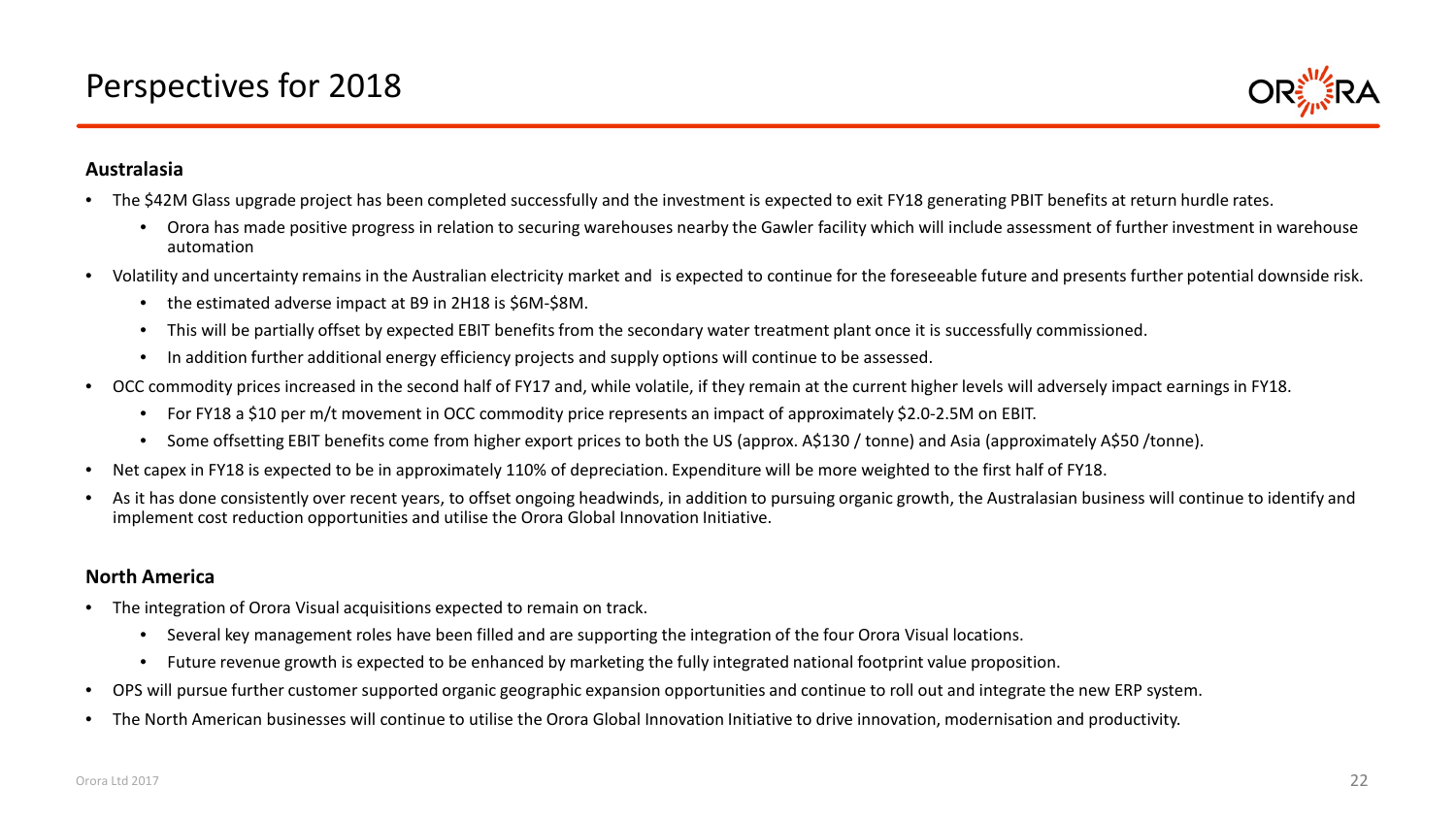## **Outlook**



Orora expects to continue to drive organic growth and invest in innovation and growth during FY18, with constant currency earnings expected to be higher than reported in 2017, subject to global economic conditions

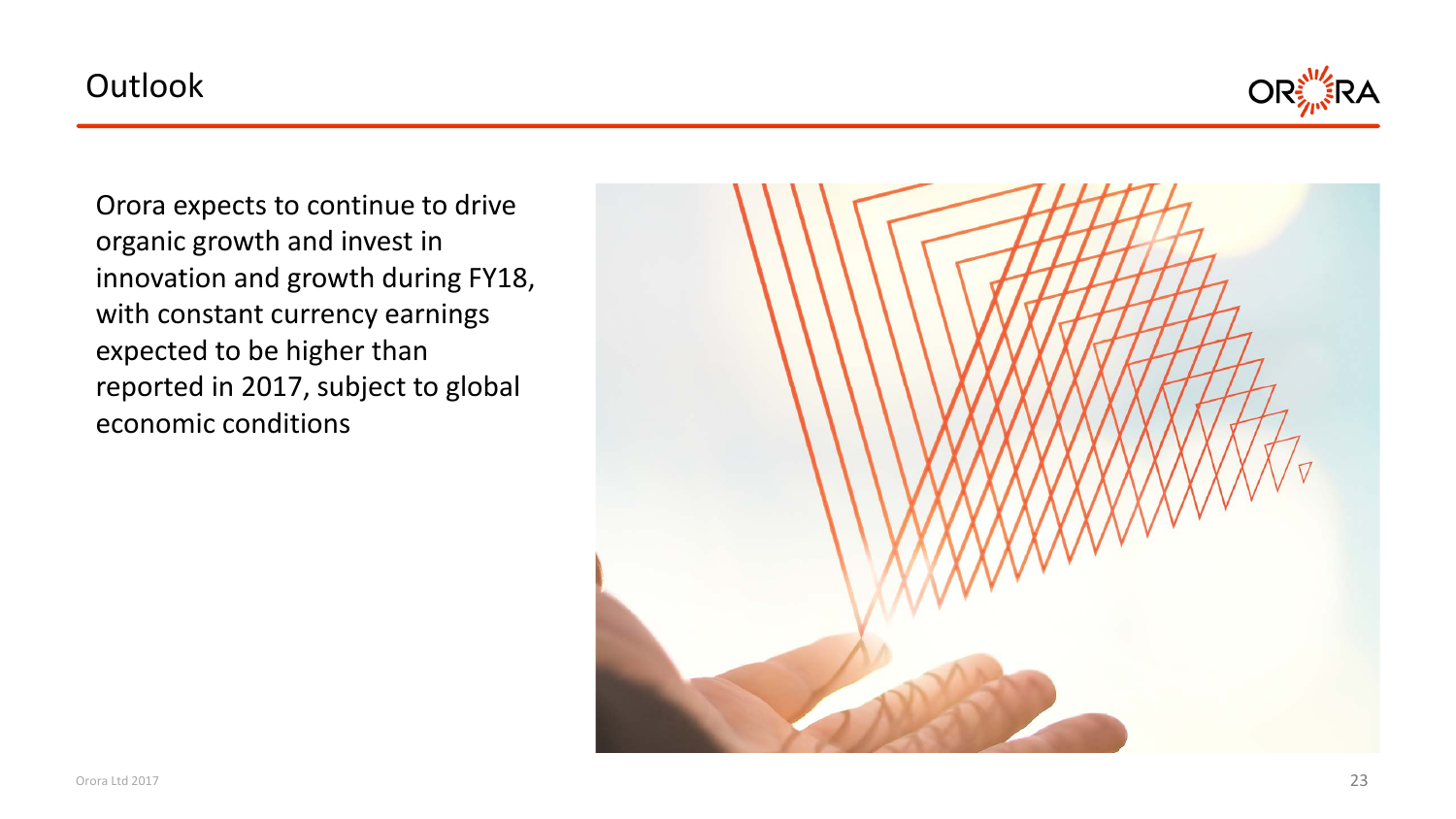# **Appendix 1**

\$15.1M Significant Item

Additional Decommissioning Costs

![](_page_23_Picture_3.jpeg)